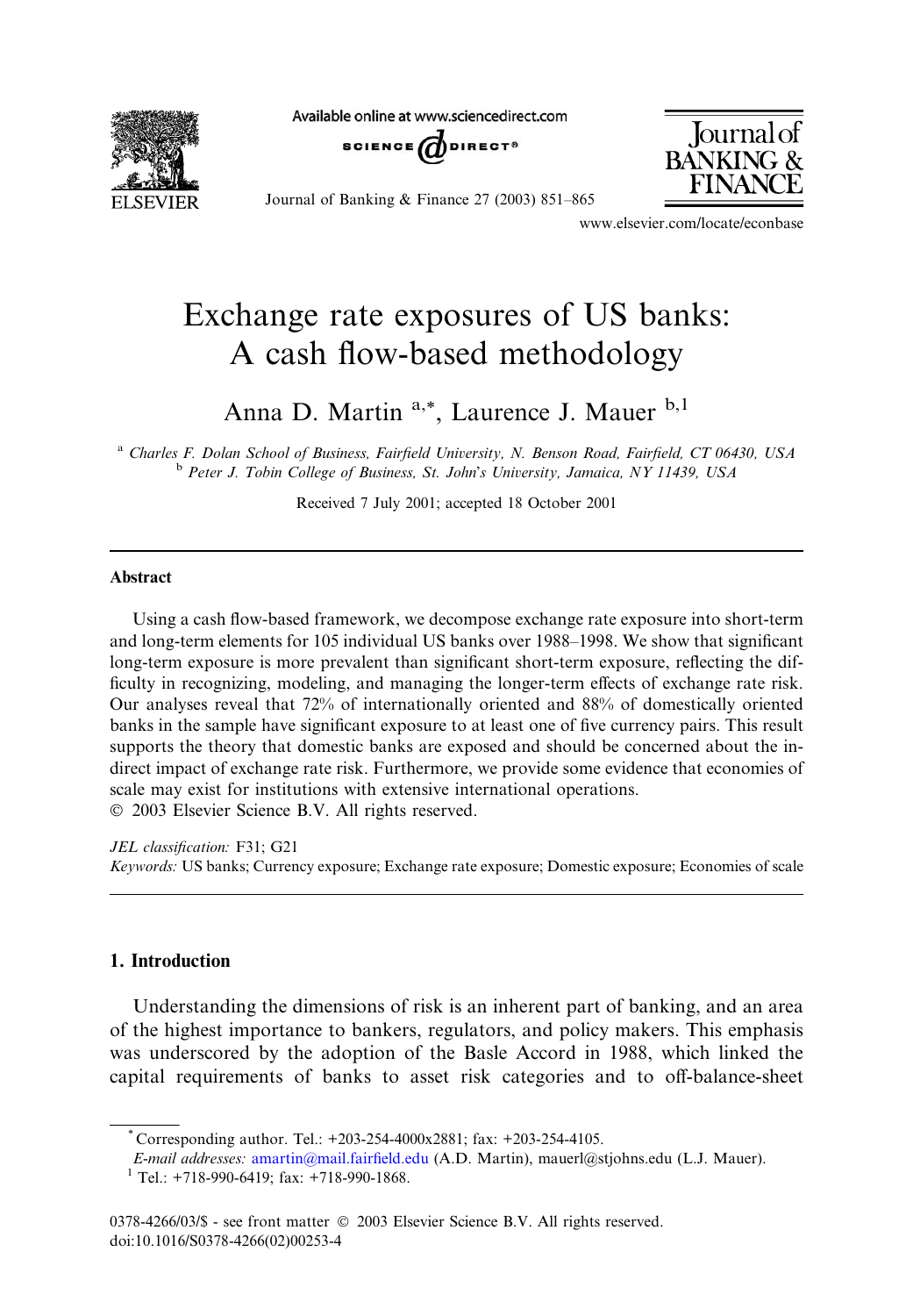obligations. The 1997 Market Risk Amendment to the Accord allows banks to use internally developed risk management systems; banks tailor such systems to their specific business structure and strategies. Risk management systems are now in place in most large US banks (e.g., Hendricks and Hirtle, 1997; Crouhy et al., 2000).

Complementing these developments over the past 10 years has been an academic literature in finance, which has sought to identify the sources of risk for banks. Among the risk sources examined, exchange rate risk is one of the most prominent. Most authors have assessed the impact of foreign exchange risk on bank stock returns using multifactor models (e.g., Choi et al., 1992; Wetmore and Brick, 1994; Chamberlain et al., 1997; Choi and Elyasiani, 1997; Elyasiani and Mansur, 1999). The approaches in these studies broaden the CAPM-based market model by including an exchange rate factor to examine whether returns are sensitive to the exchange rate risk dimension.

In contrast to previous work, we follow a methodology that focuses on the cash flow impact of the exchange rate risk of US banks. This methodology identifies banks that have exposures to exchange rates against the US dollar and allows for an assessment of the existence and relative importance of short-term and long-term exposures. Understanding the nature of the exposure of cash flows is important since hedging strategies and risk management models are likely to differ for each bank, depending on specific bank exposures. We find that this methodology is useful in understanding bank exchange rate exposures. The cash flow concept we use in this paper is operating income before depreciation and exchange rate gains and losses. Operating income is an indicator of bank credit standing or ''soundness''. This in turn has bank management implications across such issue areas as liquidity and funds sourcing, as indicated by the CAMELS system currently used by bank examiners. Within this framework, we find that long-term exposure is more prevalent than short-term exposure among the US banks in the study, reflecting the difficulty in identifying and managing the longer-term effects of exchange rate risk. The pervasiveness of longer-term currency exposures may indicate the need to increase the focus on modeling these exposures within risk management systems.

Based on the potential direct and indirect effects of exchange rate risk on cash flows (e.g., Chamberlain et al., 1997), we argue that not only international but also domestic banks may be significantly exposed. Our analyses reveal that 72% of the internationally oriented banks in the sample have significant exposure to at least one of five major currency pairs, while 88% of domestically oriented banks have significant exposure to at least one of the currencies. These rather high proportions suggest that even domestic banks should adapt their risk management systems to better understand the cash flow consequences of their indirect currency exposures.

Previous studies have examined the exchange rate exposure of money center, super-regional and regional banks (e.g., Wetmore and Brick, 1994; Choi and Elyasiani, 1997), but none have explicitly categorized banks according to the extent of international banking activities. To investigate the possibility of economies of scale in exposure management, we classify the banks according to the extent of international banking activities and according to asset size. The classification based on the extent of international banking activities appears to be useful. We find that the frequency of